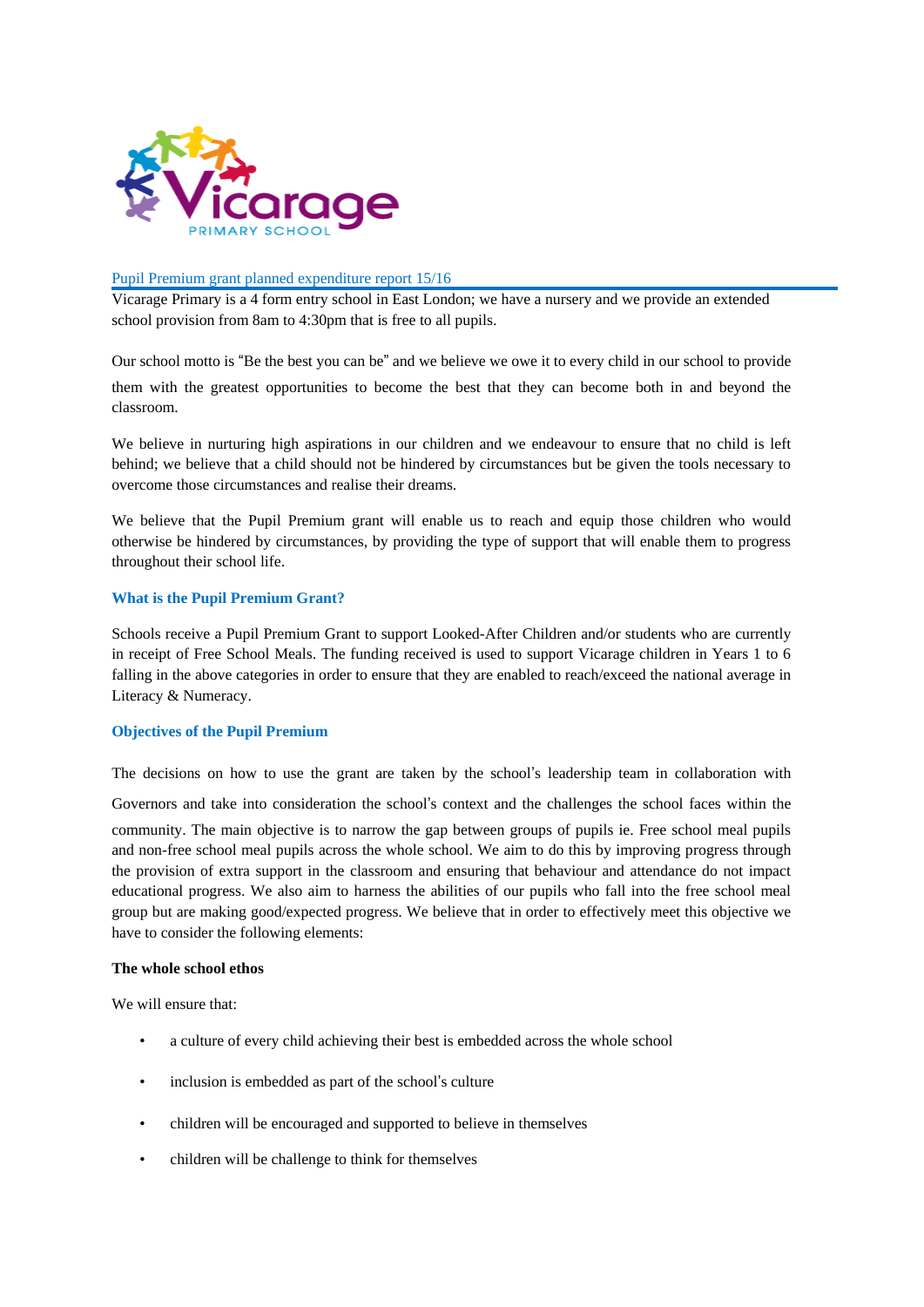- data will be analysed and shared with all staff to ensure a collective understanding of whole school & individual development and also areas of achievement
- data is updated and analysed regularly
- toolkits such as Sutton Trust are utilised to identify effective strategies
- data is moderated and used to effectively identify pupils' needs

### **Identifying the needs through:**

- consultation with all staff
- an awareness of which pupils may be vulnerable and may be eligible for FSM
- data analysis
- looking at achievement and progress data
- teachers professional and moderated opinions
- continuous communication with parents

#### **Strategies**

- 1. quality first teaching and effective lesson planning
- 2. promptly identifying and dealing with learning needs in classroom
- 3. sharing good practice with colleagues
- 4. accurate assessment data
- 5. improving punctuality and attendance
- 6. provide 1-2-1 support/ booster/afterschool clubs
- 7. challenging our gifted and talented pupils
- 8. funding a rich based curriculum to create outstanding learning opportunities

### **Funding allocation**

We aim to prioritise the funding in the most effective and efficient way to achieve the objectives. The main focus will be on increasing staff and providing high quality training across the school. We will identify and implement interventions to support pupils' learning and we will put in place 1-2-1 support where needed. We will increase the focus on guided reading and will utilise and encourage the use of the school library. Each child will have access to a free breakfast and after school club.

We have employed an attendance officer to oversee, monitor and implement strategies to improve punctuality and attendance. We have employed three learning mentors and an EMA lead who will work in the classes and with individual children.

#### **Data**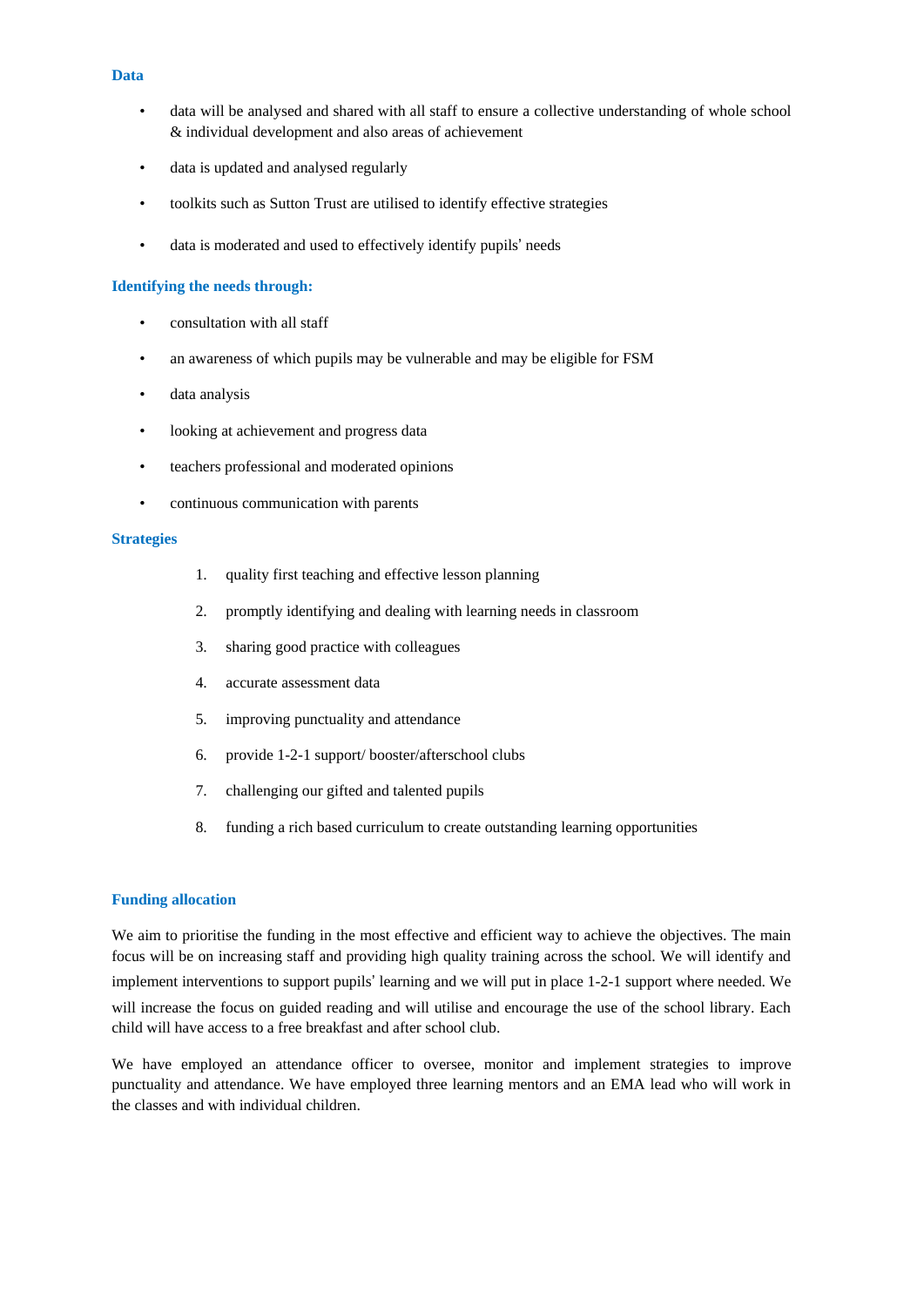#### **2015-2016 Allocation**

| Number of pupils and pupil premium grant (PPG) received |           |           |  |  |  |
|---------------------------------------------------------|-----------|-----------|--|--|--|
|                                                         | 2014/2015 | 2015/2016 |  |  |  |
| Total number of pupils on roll (not inc<br>Nursery)     | 840       | 883       |  |  |  |
| Total number of pupils eligible for PPG                 | 329(39%)  | 312(35%)  |  |  |  |
| Amount of PPG received per pupil                        | £1300     | £1320     |  |  |  |
| Total amount of PPG received                            | £427,700  | £411840   |  |  |  |

# **Principles**

This funding will focus on the provision and implementation of individual and small group support in reading, writing and maths. We ensure that teaching and learning opportunities meet the needs of all of our pupils. We ensure that appropriate provision is made so that the needs of socially disadvantaged pupils are adequately met. In making provision for socially disadvantaged pupils, we recognise that not all pupils who receive free school meals will be disadvantaged. We also recognise that not all pupils who are disadvantaged are registered or qualify for free school meals. We reserve the right to allocate the Pupil Premium funding to support any pupils or groups of pupils the school has legitimately identified as being disadvantaged.

## **Provision**

## Most of the actions from 2014/15 are still on-going; please find below the new provisions for 2015/16

The main areas for expenditure 2015-16 are listed below:

| <b>Provision</b>                                           | <b>Target</b><br>Group | <b>Summary</b>                                                                                                                                                                                                                                                                                                                                                                     | <b>Monitoring</b>                                                                                                                                                                     | <b>Cost</b> | <b>Evaluation</b>                                                                                                      |
|------------------------------------------------------------|------------------------|------------------------------------------------------------------------------------------------------------------------------------------------------------------------------------------------------------------------------------------------------------------------------------------------------------------------------------------------------------------------------------|---------------------------------------------------------------------------------------------------------------------------------------------------------------------------------------|-------------|------------------------------------------------------------------------------------------------------------------------|
| <b>Senior EA to deliver</b><br><b>Reading intervention</b> | KS1                    | The intervention is aimed This includes children $£35,130$<br>at struggling readers from who have had<br>Years 1 and 2 who need a problems with the<br>helping hand to achieve<br>appropriate levels for<br>their age. It helps them<br>get back on track with<br>reading skills and<br>enjoyment so that they<br>can catch up with their<br>peers and make continued<br>progress. | Year 1 phonics<br>screening check and<br>children whose<br>reading is still not<br>fully secure at the<br>transition from Year 2<br>to Year 3.<br>Literacy coordinator<br>to oversee. |             | KS1 results above<br>national in all 3<br>areas (read, write,<br>maths)<br>95% pass the<br>phonics screening<br>check. |
|                                                            | Whole<br>school        | New theatre based<br>opportunity for all pupils<br>to enhance writing skills<br>and abilities. Multi-<br>sensory experiences that<br>develop speaking and<br>listening, self-esteem and<br>confidence skills.                                                                                                                                                                      | Literacy coordinator<br>to oversee and<br>implement the project.<br><b>Evaluation</b> processes<br>in place to judge<br>impact upon, children,<br>staff and parents.                  | £3,600      | % of pupils<br>working at age<br>expected in<br>writing at the end<br>of July 16 in<br>each year group<br>has risen.   |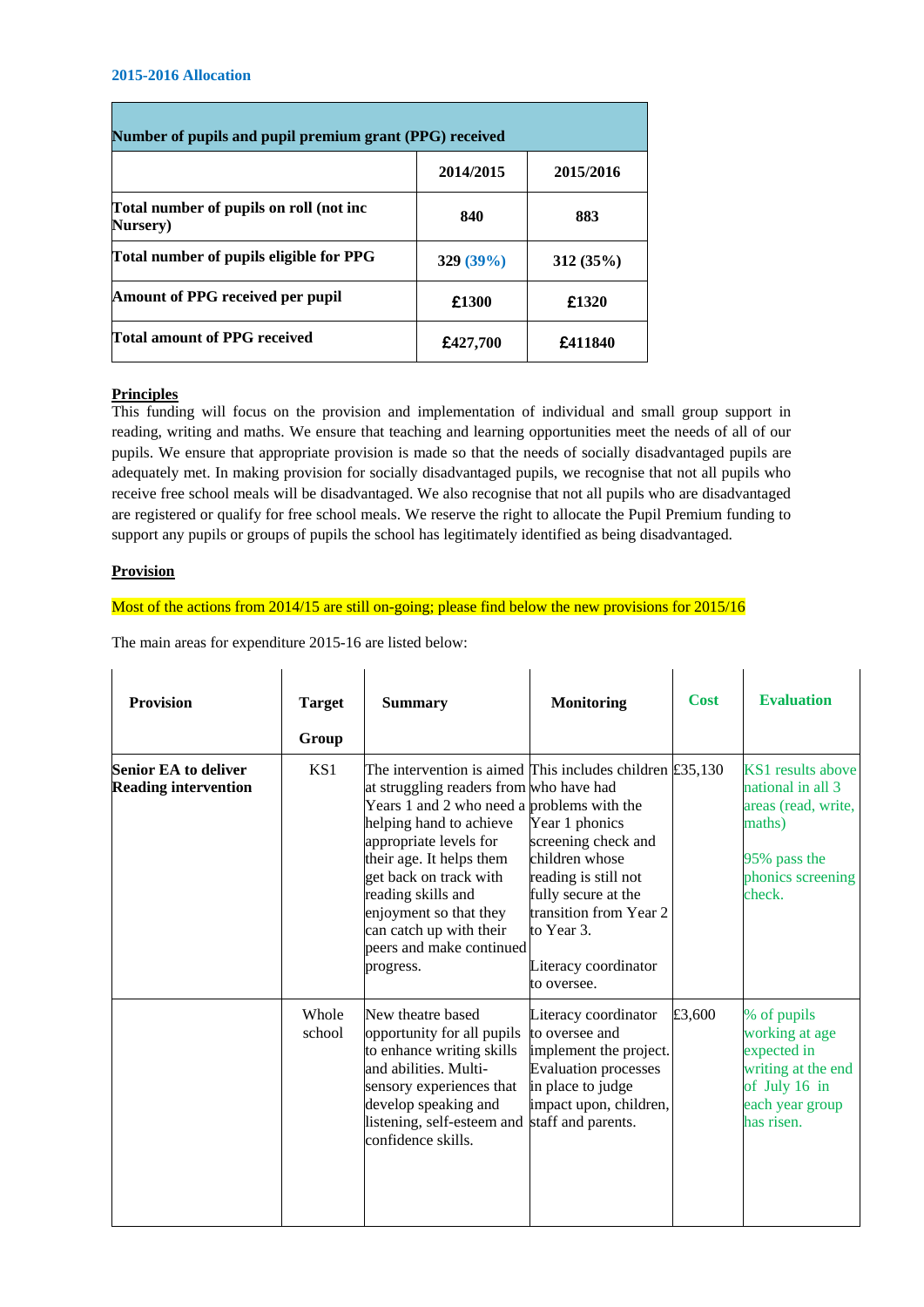| <b>Open library sessions</b>                                  | Whole<br>school | After school opening<br>times for our pupils to<br>borrow books and have<br>reading sessions with<br>parents or alone if Yr5 or<br>6.                                                 | Pupils will enjoy<br><b>Reading for pleasure</b><br>and enjoyment. The<br>library provides them<br>with opportunities to<br>read a wide range of<br>genres and<br>publications, and<br>includes both fiction<br>and non-fiction. All<br>pupils to make good<br>or better progress in<br>reading and on track<br>to achieve end of year<br>targets. | £25,920 | The % of children<br>achieving age<br>expected levels in<br>reading has gone<br>up across the<br>school. For<br>example, at the<br>end of KS1 we<br>have 81%<br>meeting EOY.<br>$KS2-$<br>77% of our pupils<br>achieved EOY<br>expectations<br>compared to 66%<br>Newham.<br>Children enjoy<br>using the library<br>on a regular basis<br>and are more<br>confident to talk<br>through their<br>favourite books |
|---------------------------------------------------------------|-----------------|---------------------------------------------------------------------------------------------------------------------------------------------------------------------------------------|----------------------------------------------------------------------------------------------------------------------------------------------------------------------------------------------------------------------------------------------------------------------------------------------------------------------------------------------------|---------|-----------------------------------------------------------------------------------------------------------------------------------------------------------------------------------------------------------------------------------------------------------------------------------------------------------------------------------------------------------------------------------------------------------------|
| <b>RWI/Literacy and</b><br>Language training for all<br>staff | Whole<br>school | Targeted personalized<br>staff development and<br>ongoing whole team<br>training to update with<br>new initiatives.                                                                   | Targeted adults groups£7,264<br>tracked & monitored<br>to show impact of<br>training, so that all our<br>staff have the<br>knowledge,<br>understanding and<br>skills to meet a wide<br>range of learning<br>needs.                                                                                                                                 |         | 95% of pupils<br>passed the<br>phonics screening<br>check                                                                                                                                                                                                                                                                                                                                                       |
| <b>New Curriculum</b><br>enrichment                           | Whole<br>school | History theatre companies Quality of children's<br>and workshops.<br>Art gallery opportunities<br>for our most able pupils<br>including pupil premium.                                | writing is stimulated<br>and enriched to<br>broaden our pupil's<br>experiences outside<br>the classroom.                                                                                                                                                                                                                                           | £3,280  | % of pupils<br>meeting writing at<br>both KS1 and<br>KS2 are above<br>national.                                                                                                                                                                                                                                                                                                                                 |
| One to one tuition                                            | KS <sub>2</sub> | Pupils who are under<br>performing will be given<br>extra tuition sessions to<br>narrow the gaps.<br>To target pupils who have $w$ riting.<br>the gaps in achieving<br>national data. | To increase the % of<br>pupils achieving the<br>age expected levels in<br>English and<br>Maths/Reading and<br>Assessment<br>coordinator to track<br>and monitor progress.                                                                                                                                                                          | £28,876 | % of pupils<br>meeting EOY<br>expectations at<br>the end of KS2 in<br>read, write and<br>maths are above<br>national.                                                                                                                                                                                                                                                                                           |
| <b>Breakfast Club for Y6</b><br>pupils during SATs<br>week.   | Year 6          | To ensure the Y6 pupils<br>have had breakfast during eligible pupils and<br>SAT week and are all in<br>school on time                                                                 | The gap between<br>peers narrows.                                                                                                                                                                                                                                                                                                                  | £447    | The gap between<br>our disadvantaged<br>pupils and their<br>peers nationally<br>has decreased.                                                                                                                                                                                                                                                                                                                  |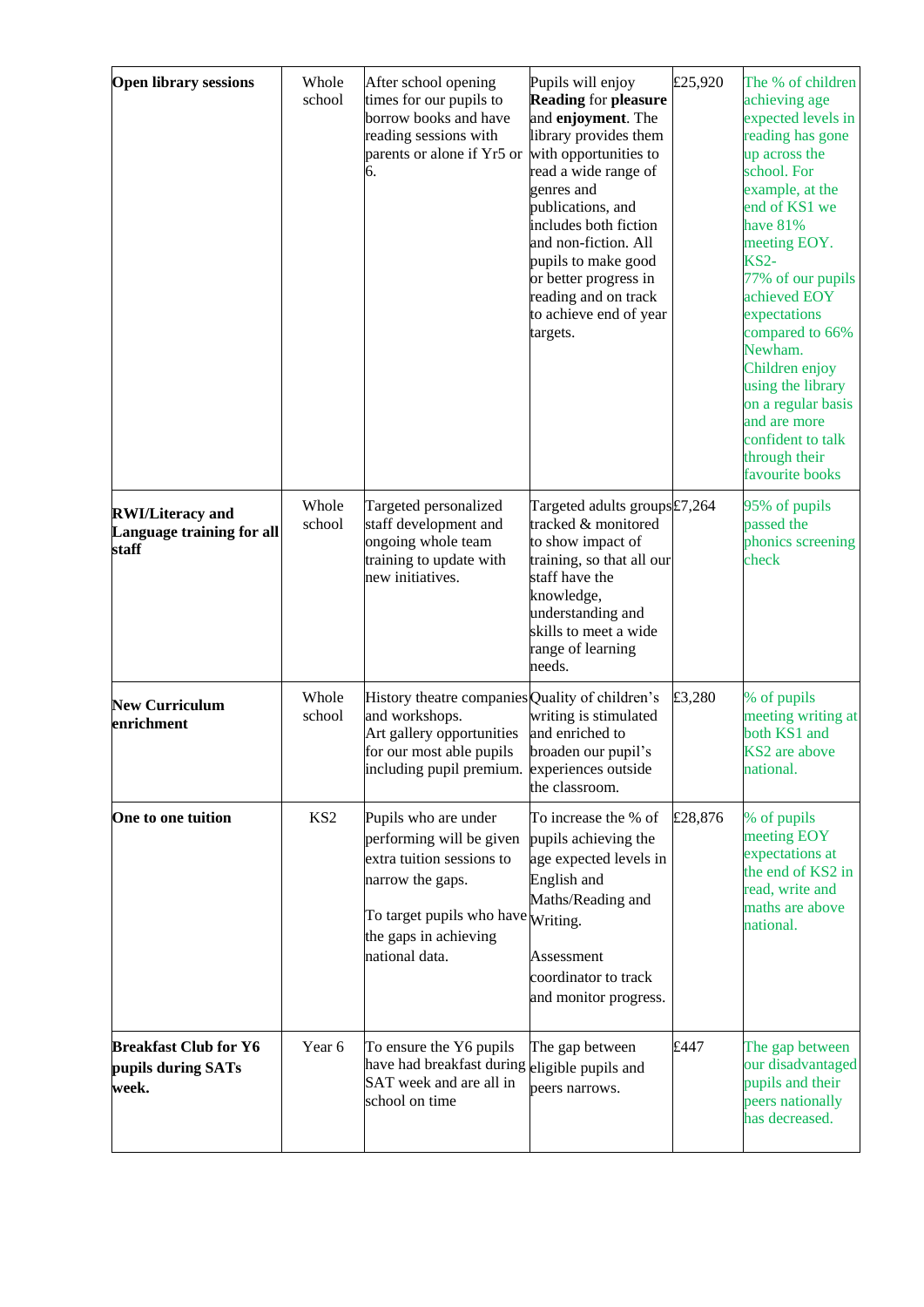| <b>Appoint Challenge co-</b>                                                                                                  | Whole                 | Co-ordinator to put in                                                                                                                                                                                                                                                                                                                                                 | Narrow the                                                                                                                                                                                          | £21,378 | 42% of pupils met                                                                                                                                                                                                                                                                                                                                                   |
|-------------------------------------------------------------------------------------------------------------------------------|-----------------------|------------------------------------------------------------------------------------------------------------------------------------------------------------------------------------------------------------------------------------------------------------------------------------------------------------------------------------------------------------------------|-----------------------------------------------------------------------------------------------------------------------------------------------------------------------------------------------------|---------|---------------------------------------------------------------------------------------------------------------------------------------------------------------------------------------------------------------------------------------------------------------------------------------------------------------------------------------------------------------------|
| ordinator to improve-<br>high expectations for all<br>& mastery skills                                                        | school                | place a long term<br>programme that will<br>support the pupils and<br>staff to improve outcomes pupils.<br>for all including<br>vulnerable and<br>disadvantaged pupils.                                                                                                                                                                                                | achievement gap and<br>increase the<br>attainment of all                                                                                                                                            |         | the Higher<br>Standard in maths<br>at the end of KS2.                                                                                                                                                                                                                                                                                                               |
| Reducing group sizes/set<br>teachers                                                                                          | Year 5 and<br>Year 6. | Smaller groups in Year 5<br>and Year 6-literacy and<br>numeracy. Increase<br>teacher to pupil ratio in<br>order to increase impact<br>of Quality first teaching                                                                                                                                                                                                        | To increase the % of<br>pupils achieving or<br>exceeding the age<br>expected levels in<br>English and<br>Maths/Reading and<br>Writing.<br>Phase<br>leaders/Assessment<br>Coordinator to<br>oversee. | £68,000 | By reducing the<br>number of pupils<br>in a class it<br>improved the<br>quality of<br>teaching and<br>learning as<br>teachers were able<br>to increase the<br>amount of high<br>quality feedback<br>or one to one<br>attention learners<br>receive. Hence the<br>% of children<br>achieving a<br>standardized score<br>of 100+ increased<br>to 88% in July<br>2016. |
| <b>Assistant Headteacher-</b><br><b>Family learning</b><br>opportunities to raise<br>aspirations of families<br>and children. | Whole<br>school       | Ocean Maths Years 3-6.<br>The workshops are<br>focused on parents and<br>their numeracy skills,<br>general approaches to<br>encourage parents to<br>support their children to<br>do mathematics.<br>RML workshops for<br>EYFS/Year 1.<br>Phonics workshops for<br>parents so that they can<br>support their children in<br>the development of early<br>reading skills. | Reducing educational £31,906<br>gap in the progress<br>and attainment of<br>children in need<br>against their peer<br>group.<br>Maths<br>coordinator/RWInc<br>leader/Phase leaders to<br>oversee.   |         | On going                                                                                                                                                                                                                                                                                                                                                            |
| <b>Boosters and Fresh start</b><br>to be widened to include<br><b>Years 3,4,5</b>                                             | Year 3,4,5            | Specific booster groups<br>and Fresh start program<br>established in Years 3,4,5. programmes to make                                                                                                                                                                                                                                                                   | Pupils will be able to<br>use the catch up<br>accelerated progress-<br>narrow/close the<br>attainment gap with<br>peers.<br>Assessment<br>coordinator to monitor<br>progress.                       | £4,200  | The children<br>highlighted as<br>underachieving at<br>the beginning of<br>the year were<br>attending the<br>interventions<br>listed and all the<br>children made<br>significant<br>progress in their<br>reading.                                                                                                                                                   |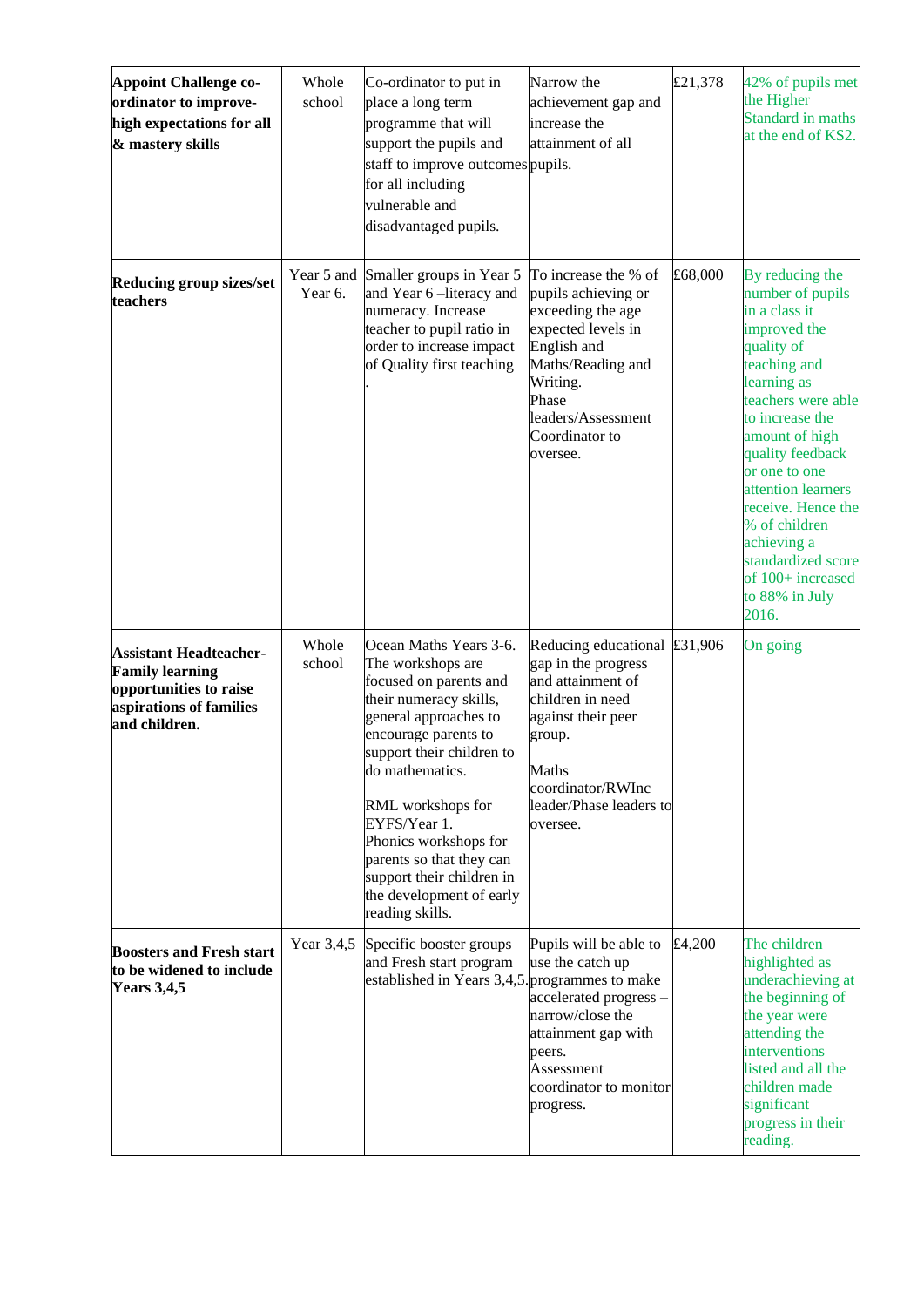| <b>EYFS</b><br>Improve quality of<br>outside provision                | <b>EYFS</b>     | Appointed full time<br>senior EA to supervise<br>outside area. Improved<br>outside area, in line with<br>recommendations made<br>by advisor                     | More opportunities for £3,260<br>children self-selecting<br>and targeted adult<br>focus groups. Pupils<br>will be more engaged<br>during outside play. |         | Linked to below                                                                                                                                                                                                                                                                                                                                                                   |
|-----------------------------------------------------------------------|-----------------|-----------------------------------------------------------------------------------------------------------------------------------------------------------------|--------------------------------------------------------------------------------------------------------------------------------------------------------|---------|-----------------------------------------------------------------------------------------------------------------------------------------------------------------------------------------------------------------------------------------------------------------------------------------------------------------------------------------------------------------------------------|
| New AHT appointed to<br>lead EYFS-<br><b>Developing Early writing</b> | <b>EYFS</b>     | The role of oral language The % of children<br>is emphasised through the reaching expected or<br>talk for Writing.                                              | exceeding in writing<br>will increase.                                                                                                                 | £53,177 | <b>High quality</b><br>provision has<br>helped to create<br>positive<br>relationships<br>between staff and<br>children. Pupils<br>are more engaged<br>in activities which<br>support pre-<br>reading, the<br>development of<br>early number<br>concepts and non-<br>verbal reasoning.<br>The % of children<br>reaching ELG has<br>increased from<br>last academic year<br>to 67%. |
| Curriculum enrichment<br>for all our additional<br>needs pupils.      | Whole<br>school | Enriching extra-curricular More opportunities for £3,200<br>sessions for additional<br>needs children, ie.Soft<br>play, Swimming, Horse<br>riding opportunities | all our pupils to widen<br>their experiences and<br>skills in the wider<br>world.                                                                      |         | Casper (data<br>programme)<br>shows that most<br>of our SA+ pupils<br>achieve higher<br>than national in<br>reading, writing<br>and maths.                                                                                                                                                                                                                                        |
| <b>Fund Speech Language</b><br>therapist 2 days p.w.                  | Whole<br>school | Audit and train staff in<br>terms of box clever<br>session in EYFS &<br>communication friendly<br>classrooms throughout the and key targeted SEN<br>school.     | To monitor $&$ support £8,194<br>identification of EYFS<br>issues and colourful<br>semantics in LKS2<br>children.                                      |         | The % of our EY<br>pupils achieved<br>expected or above<br>in Speaking<br>strand has<br>increased from<br>last year.                                                                                                                                                                                                                                                              |
| To raise the standard of<br>mental mathematical<br>recall skills      | KS <sub>2</sub> | To design and implement Improved levels of<br>a Platinum Achievements progress and/or<br>badge and assessing<br>system.                                         | achievement in<br>mental Mathematics.                                                                                                                  | £4,735  | ongoing                                                                                                                                                                                                                                                                                                                                                                           |